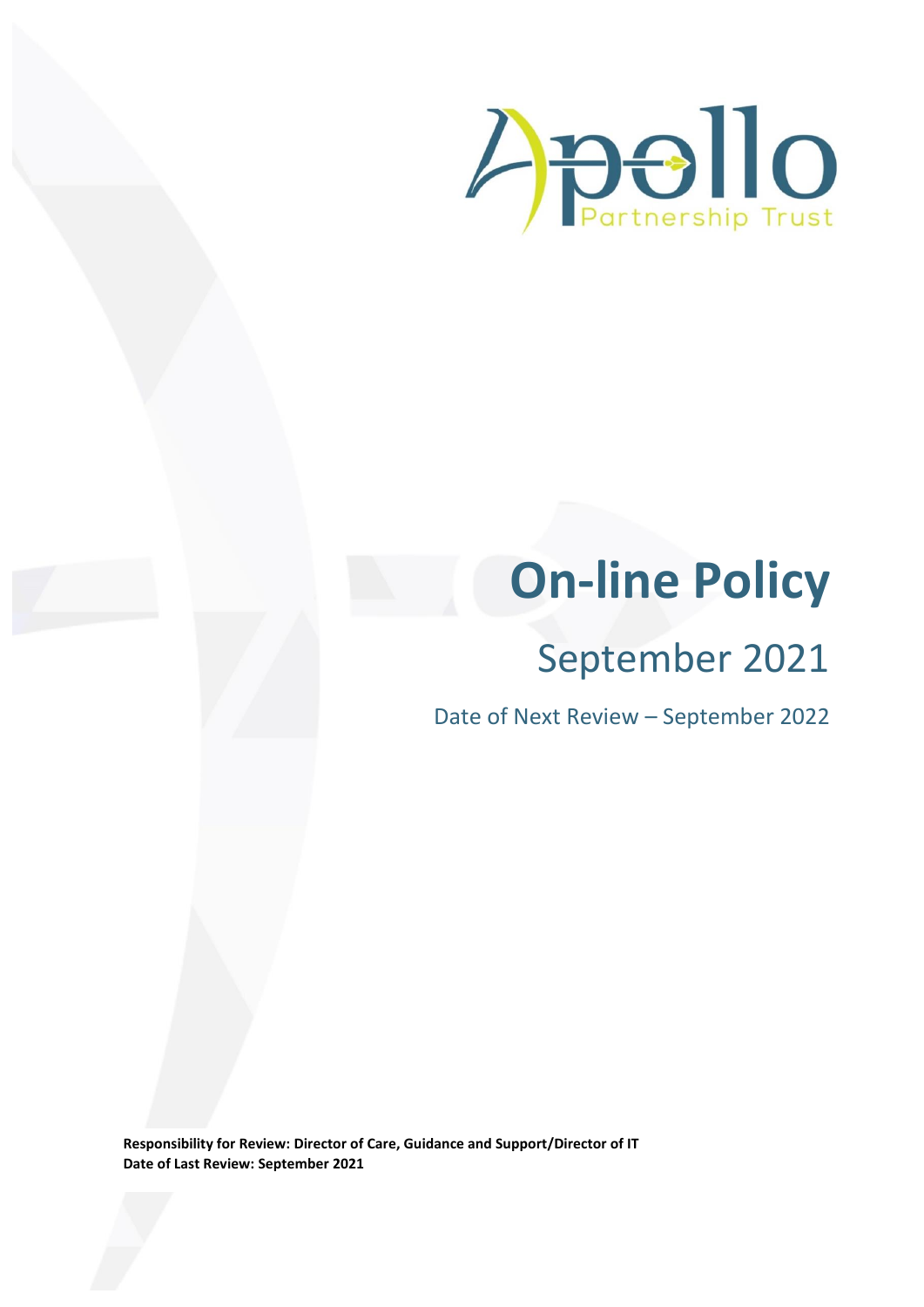#### **1.0 Policy statement**

Apollo Partnership Trust recognises that if used correctly, technology can support and greatly enhance learning and communication. The use of technology can support the acquisition of powerful knowledge and encourage student independence. As an organisation, the use of technology facilitates healthy and efficient communication and the sharing of ideas within and beyond our schools. All members of our organisation must understand what is meant by appropriate and inappropriate use of technology and the responsibility that comes with access to shared resources, including the internet. Staff and students alike must appreciate that there can be risks and possible threats associated with online communication and that there is a clear expectation of conduct. Given that technology has blurred the boundaries of community, everyone must be mindful at all times of how their online conduct could negatively impact on others. Apollo Partnership Trust take seriously any wilful or unwitting damage to members of our community, or our reputation, caused by careless digital communication.

#### **2.0 Scope and purpose**

This policy covers all individuals both students and staff working at all levels in the organisation, including trustees, governors, executives, Head(s) of Schools, senior leadership, all teaching and associate staff, casual and agency workers (collectively referred to as employees or staff). The policy should be read in conjunction with the following policies / documents;

- Anti-Bullying Policy
- Child Protection Policy (incorporating Keeping Children Safe in Education) 2020)
- Behaviour Policy
- **•** Professional Conduct Policy
- Keeping Children Safe in Education
- Relationship and Sex Education Programme of Study (School website)
- GDPR / Data Protection

Online safety covers the use of online platforms such as Microsoft Teams, the Internet (and in particular social media) and also the use of mobile phones and other electronic communication technologies. If a member of staff is at all unsure as to whether an activity is a crime, they should refer to the National Police Chief's Council document. Refer particular to the cyber-crime flow chart.

#### **3.0 Roles and responsibilities**

Trustees delegate responsibility for the application of the policy to the Head of School/Headteacher and senior leadership of each School. Local Governing Bodies hold the Head of School/Headteacher to account for ensuring online safety and appropriate use of IT is given primacy both with staff and students.

#### **3.1 Governors**

Local Governing Bodies review the data which includes a category on inappropriate online activity. In this way they are testing the application of the policy. The Safeguarding Governor ensures that:

- the DSL has overall responsibility for online safety of students and that this is in their job description
- procedures for the safe use of ICT and the Internet are in place and adhered to
- the Head of School/Headteacher and staff are accountable for online safety
- the academys undertake the advised 360 evaluation of online safety (360 safe website) and has an action plan where any gaps have been identified

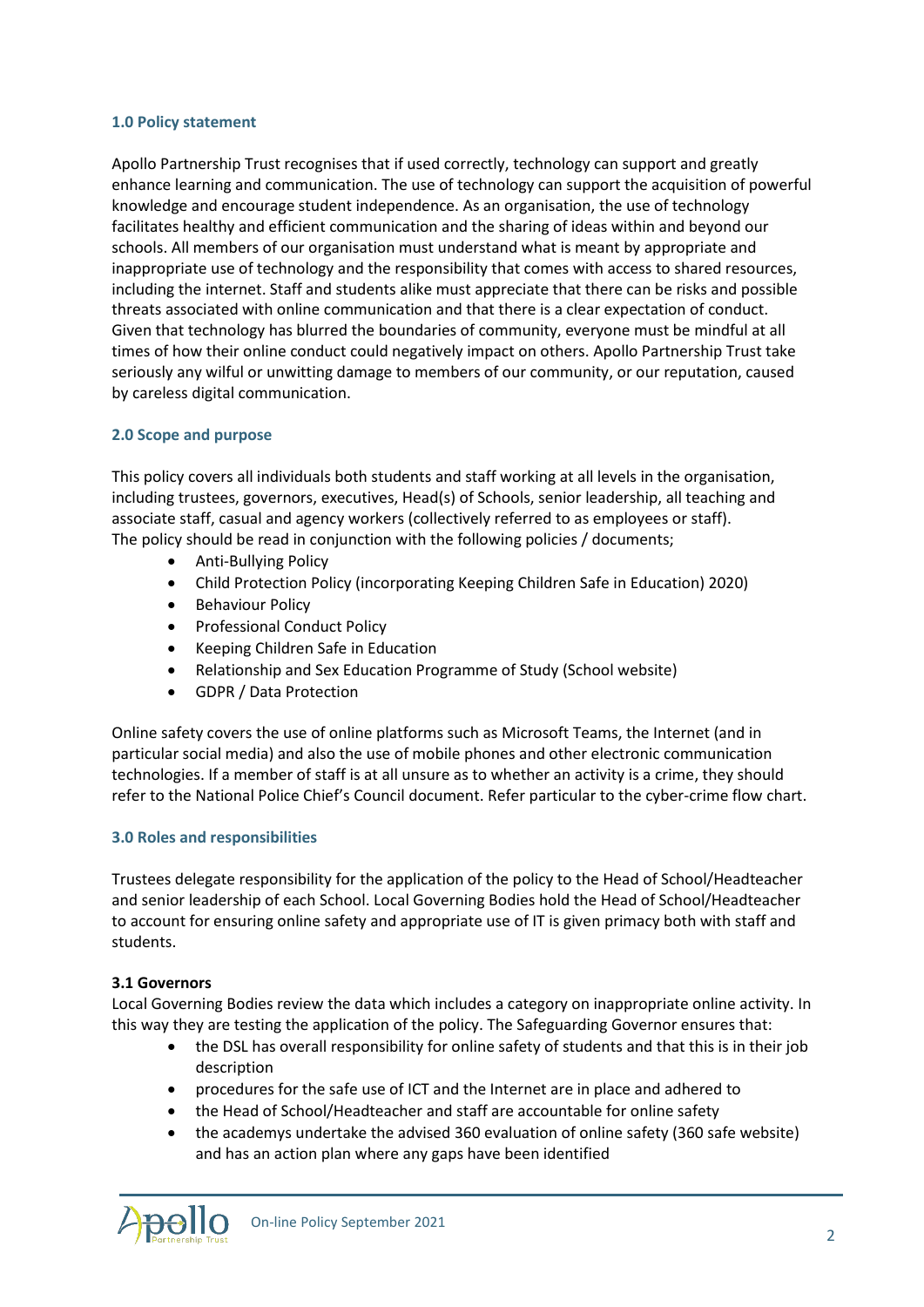# **3.2 Head of School/Headteacher and Senior Leadership Team (SLT) including the Designated Safeguarding Lead (DSL) and Director of IT**

The Head of School/Headteacher has a duty of care for ensuring the safety (including online safety) of members of the community, day-to-day responsibility for online safety is delegated to the Designated Safeguarding Lead who works with middle leaders in making sure there is a proactive programme of education in place. Any complaint about staff misuse must be referred Head of School/Headteacher.

The Head of School/Headteacher will work with the Director of IT and the DSL in ensuring that:

- all staff receive regular, up to date training both in educating young people, but also in relation to their own online conduct
- regular reviews of the online programme of study for young people are undertaken by the 360-degree review
- appropriate action is taken in all cases of misuse
- internet filtering methods are appropriate, effective and reasonable, reporting any issues immediately to the Director of IT
- GDPR and Data Protection duty is taken seriously
- issues of inappropriate use of IT are monitored and that policies and training are reviewed as appropriate
- online safety issues are reported to the Governing Body

## **3.3 Apollo Partnership Trust**

The Trust Network Manager is responsible for ensuring that:

- the Trust's technical infrastructure is secure and is not open to misuse or malicious attack
- this policy reflects risks associated with new technology
- users may only access the networks and devices through a properly enforced password protection policy
- they keep up to date with online safety technical information to effectively carry out their online safety role and to inform and update others as relevant.
- the use of all aspects of the network, including filters, is regularly monitored in order that any misuse or attempted misuse can be reported to the Head(s) of School for investigation
- monitoring software and systems are implemented and updated as agreed in Service Management Plan

#### **4.0 Potential harm to children and duty of care**

**4.1** We know that some adults and young people will use technology to harm others, particularly if they perceive a vulnerability. The breadth of issues associated with online safety is considerable but can be classified into 3 main areas of safeguarding risk:

- **Content:** being exposed to illegal, inappropriate or harmful material for example, pornography, fake news, racist, radical or extremist views
- **Contact:** being subjected to harmful online interaction with other users for example inappropriate age, inappropriate adverts, adults posing as children or young adults, sexual or criminal grooming
- **Conduct:** personal online behaviour that increases the likelihood of, or causes harm, for example, sending or receiving explicit messages or images sometimes referred to as 'sexting' or online bullying.

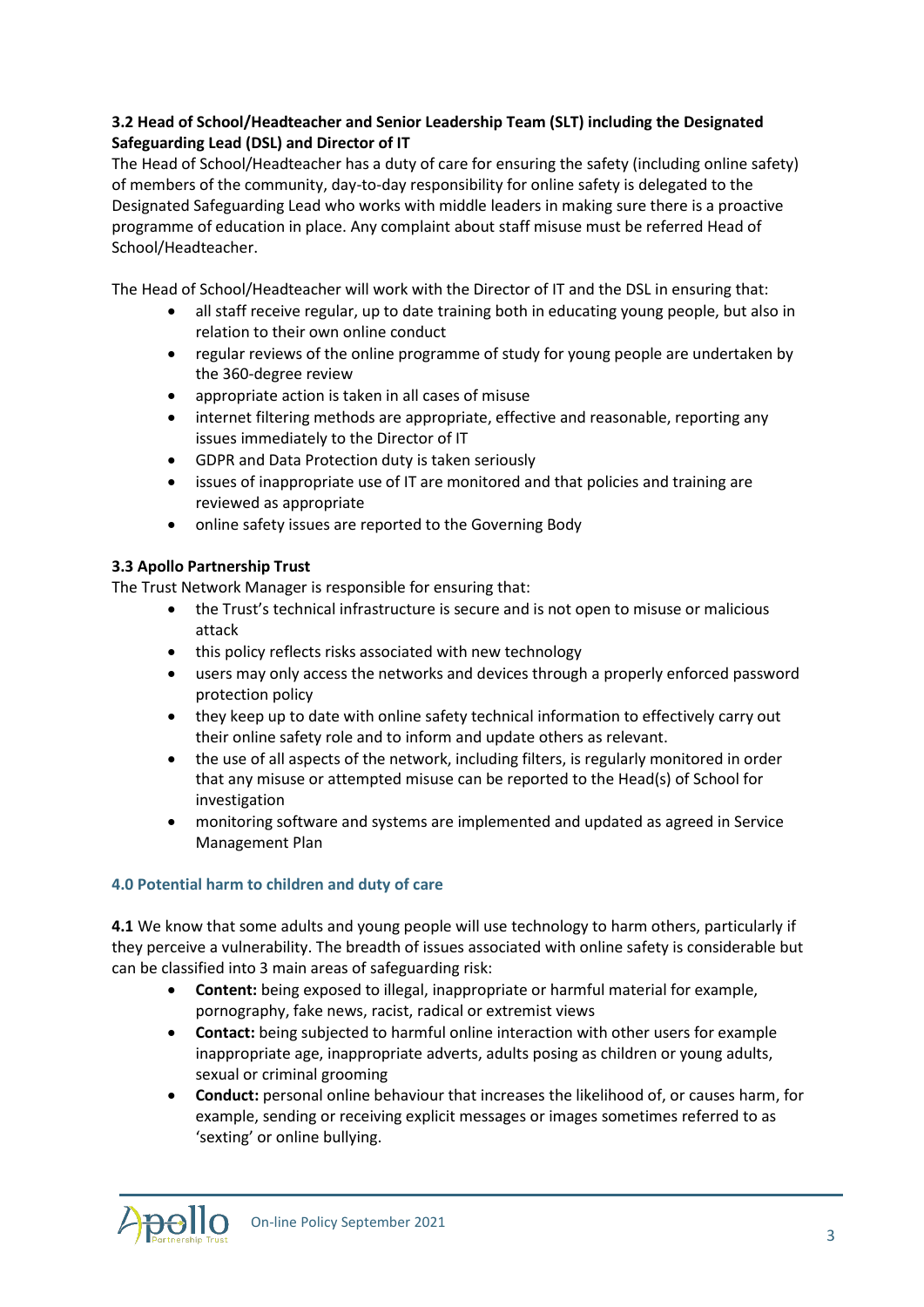**4.2** As well as being used as a form of, or prelude to, abuse, electronic communication can be used to intentionally polarise positions leading to young people feeling excluded or isolated. We are aware that young people often cite social media as a cause of anxiety. More recently, research has increasingly begun to explore the harmful effects of social media for example on body image and self-esteem, social isolation and depression. As such, social media may have a negative effect on young people's mental health.

**4.3** There is a 'duty of care' for all employees to educate the young people in our care on the risks and responsibilities associated with the use of technology. In all our schools, education on online safety happens in computing lessons, Personal, Social, Health Education and assemblies. Sometimes other agencies such as the police may come in to support the programme of education. All education is age-appropriate and specific to the experience of the young person at a particular stage in their development. All staff should never underestimate the importance of taking the opportunity to educate as the moment arises, for example a high profile case.

**4.4** This policy aims to be an aid in regulating activity and supporting the education of conduct online both inside and outside of school hours. Online safety is a whole-school issue and is everyone's responsibility.

**4.5** As well as protecting and educating young people, it is vital that they understand that actions have consequences and that inappropriate use of IT to harm others, will not be accepted. Every school's behaviour policy makes reference to inappropriate use of IT. Students must be mindful that purposefully harming any member of our community or expressing views which could bring individuals or our organisation into disrepute, will not be tolerated.

#### **5.0 Staff and appropriate use of IT and social media**

Not only do all staff have a duty of care towards young people, they are also duty-bound as professionals to use IT appropriately both within and beyond the organisation. In the same way as there can be consequences for young people, there can be for staff and we regularly train on being mindful of your 'digital footprint'. Our staff understand that any apparently private digital communication can become public and if it does, this could cause them or the organisation considerable embarrassment.

Appropriate conduct on social media is referenced in the Professional Conduct policy and also in Part Two of the Teachers' Standards It is not expected that any employee will digitally communicate anything that could bring their profession or the organisation into disrepute. Under no circumstance must any member of staff contact any student via social media, whether it be in or out of school hours. All communication must be sent through the official Trust communication systems.

Any views expressed on Twitter or Linkedin for example, must make clear that they are the employee's own and should still not lead to a reputational risk through association. Employees must be aware that digital communication can be misunderstood and or misquoted and may lead to misunderstandings that could put them at risk of allegation. For those who work with children or young people, Keeping Children Safe in Education makes clear that an allegation may be made against someone if they have 'behaved or may have behaved in a way that indicates they may not be suitable to work with children'. This includes online behaviour that may occur inside or outside of the place of work.

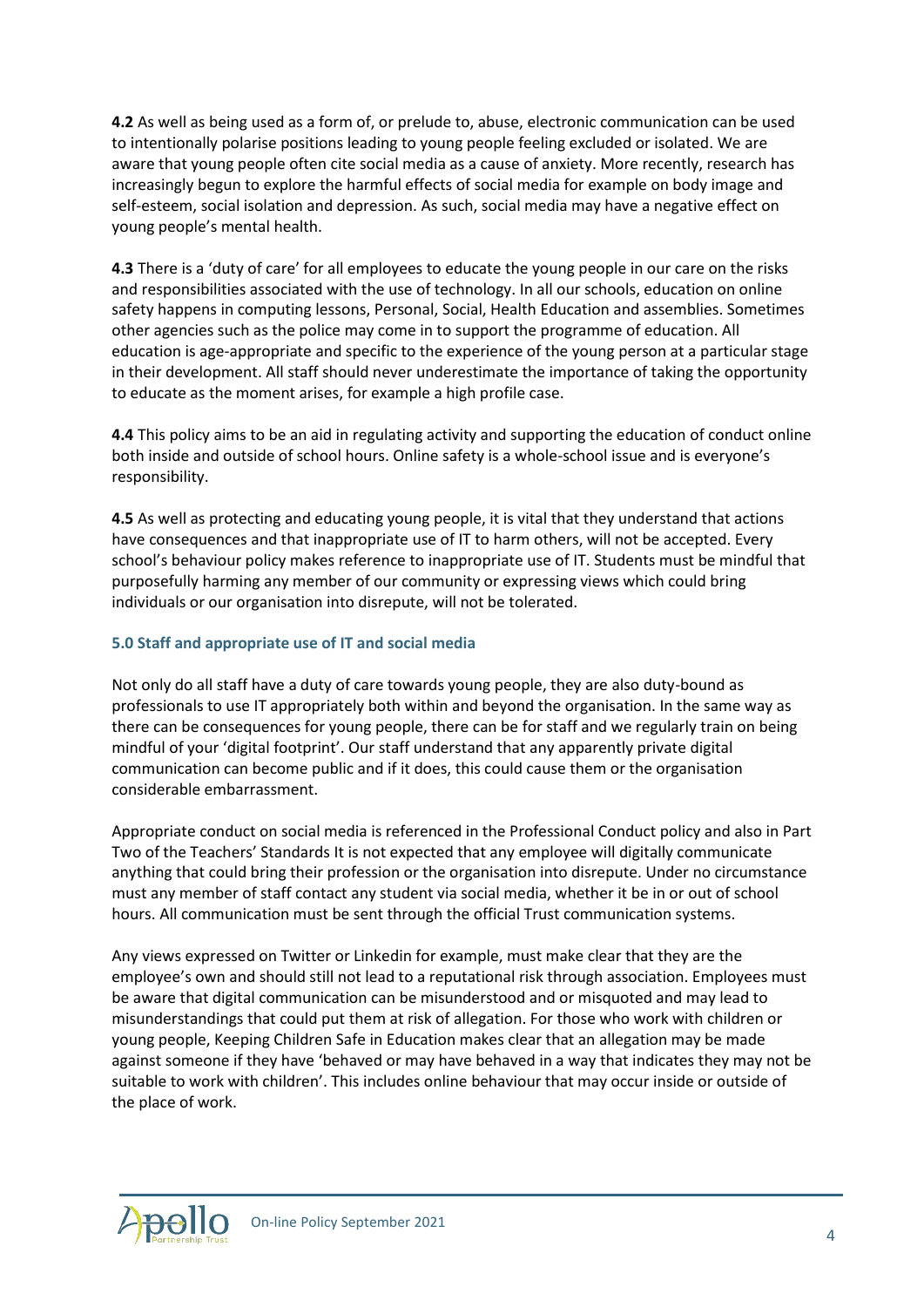Staff are clear that they should never communicate with students on social media, by personal text or by any online platform other than those used legitimately in the school and only ever in relation to learning.

#### **6.0 Making use of IT to enhance learning and improve communication**

The Internet and online platforms are used in all our schools to raise educational standards, to promote student achievement, to support the professional work of staff and to enhance communication. Technology is advancing rapidly and is now a huge part of everyday life, education and business. We will equip our students with all the necessary IT skills that they will need to enable them to progress confidently and safely when they leave Apollo Partnership Trust.

#### **7.0 Evaluating internet content**

**7.1** With so much information available online it is important that students learn how to critically evaluate information. Students will be taught to:

- be critically aware of materials they read, and shown how to validate information before accepting it as accurate
- use age-appropriate tools to search for information online
- acknowledge the source of information used and to respect copyright. Plagiarism is against the law and any intentional acts of plagiary are taken very seriously. Students who are found to have plagiarised will be disciplined. If they have plagiarised in an exam or a piece of coursework, they may be prohibited from completing that exam and or the full series

**7.2** All our schools have internet filters to ensure that content is appropriate to the age and maturity of students. If staff or students discover unsuitable sites, then the URL will be reported to the Network Manager. Any material found by members of the school community that is believed to be unlawful will be reported to the appropriate agencies. Regular checks will take place to ensure that filtering services are working effectively.

#### **8.0 Emails**

All our schools use email internally for staff and students and externally for contacting parents and outside agencies; it is an essential part of our communication and can often provide an important paper trail.

Staff and students are aware that Apollo email accounts should only be used for work-related matters. The Trust has the right to monitor emails and their contents and in the case of a subject access request, emails will be produced and shared, unless there would be a specific safeguarding reason that would prohibit this.

**8.1** Staff should be aware of the following when using their school email address:

- they should only use official school-provided email accounts to communicate with pupils, parents or carers. Personal email accounts should not be used to contact any of these people
- emails sent from an Apollo account should be professionally and carefully written. Staff are always representing the Trust and should take this into account when entering into any email communications

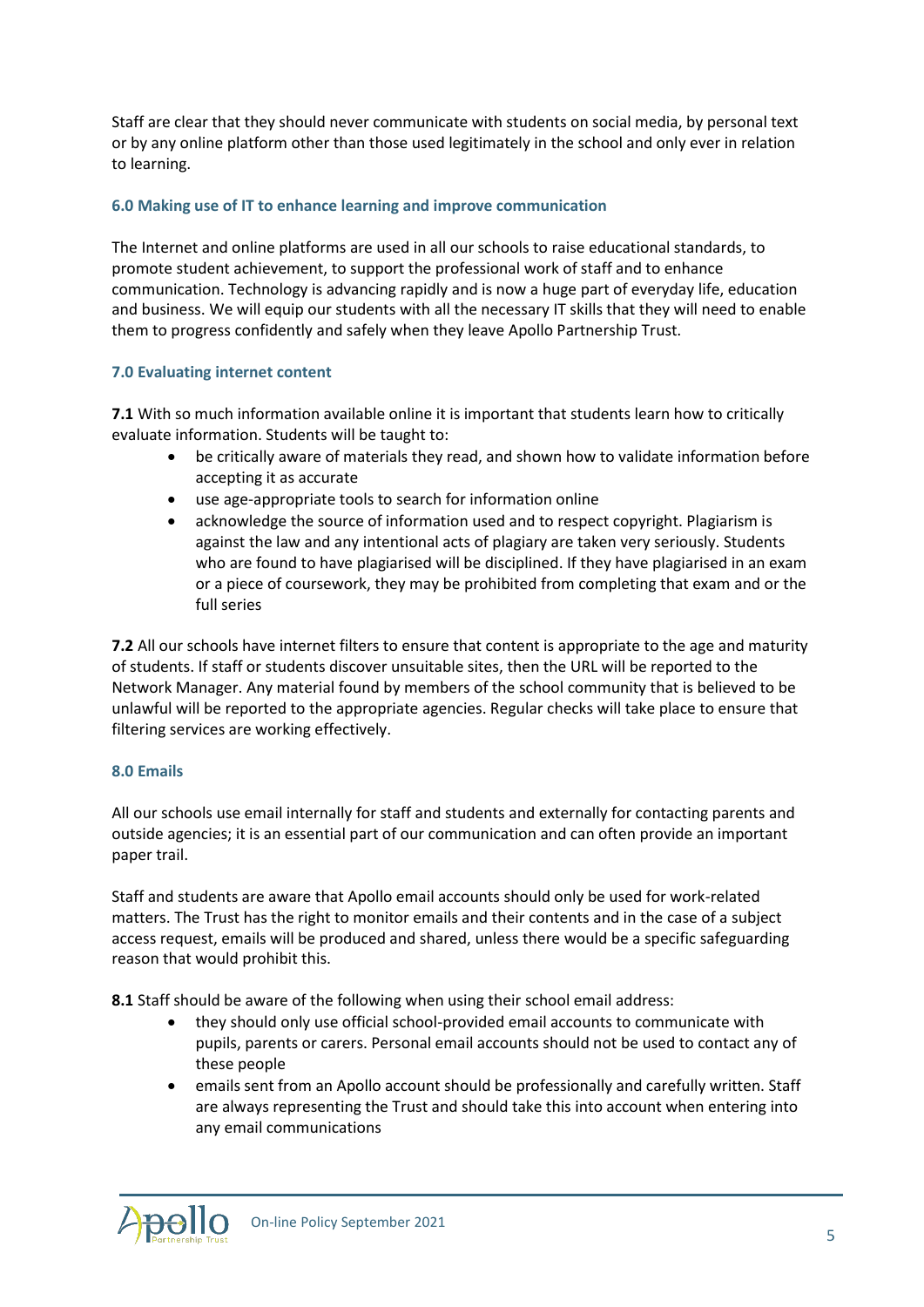- they must tell their line-manager or a member of the senior leadership team if they receive any offensive, threatening or unsuitable emails either from within the school or from an external account. They should not attempt to deal with this themselves.
- the forwarding of chain messages is not permitted

**8.2** Students should be aware of the following when using email in school, and will be taught to follow these guidelines through the IT curriculum and in any instance where email is being used within the curriculum or in class:

- in the school they should only use school-approved email accounts
- they should tell a member of staff if they receive any offensive, threatening or unsuitable emails either from within the school or from an external account. They should not attempt to deal with this themselves
- they must be careful not to reveal any personal information over email or arrange to meet up with anyone who they have met online without specific permission from an adult in charge

Students will be educated to identify spam, phishing and virus emails and attachments that could cause harm to the school network or their personal account or wellbeing.

## **9.0 Social networking, social media and personal publishing**

**9.1** Personal publishing tools include blogs, wikis, social networking sites, bulletin boards, chat rooms and instant messaging. These online forums are the more obvious sources of inappropriate and harmful behaviour and where pupils are potentially more vulnerable to content, contact and conduct behavioural issues. It is important that we educate students so that they can make their own informed decisions and take responsibility for their conduct online. Students are not allowed to access social media sites in any of our schools and we do not allow the use of mobile phones in lessons.

**9.2** Social media sites have many benefits for both personal use and professional learning; however, both staff and students should be aware of how they present themselves online. Students are taught this through the IT curriculum and PSHE about the risks and responsibility of uploading personal information and the difficulty of taking it down completely once it is out in the public domain. All our schools teach the following general rules on the use of social media and social networking:

- students are educated on the dangers of social networking sites and how to use them in safe and productive ways. They are all made fully aware of the expected code of conduct regarding the use of IT and technologies and behaviour online
- they are taught in age-appropriate way about the possible safeguarding dangers of online communication
- any sites that are to be used in class will be risk-assessed by the teacher in charge prior to the lesson to ensure that the site is age-appropriate and safe for use, additionally our online filter blocks inappropriate sites and searches
- in areas where we have IT equipment we use a system to monitor student searches and IT use.
- students and staff are encouraged not to publish specific and detailed private thoughts, especially those that might be considered hurtful, harmful or defamatory
- students and staff are warned against sharing or liking seemingly harmless messages which may have been shared by extremist organisations
- the Trust expects all staff and pupils to remember that they are always representing their School and must act appropriately and in line with our very clear values

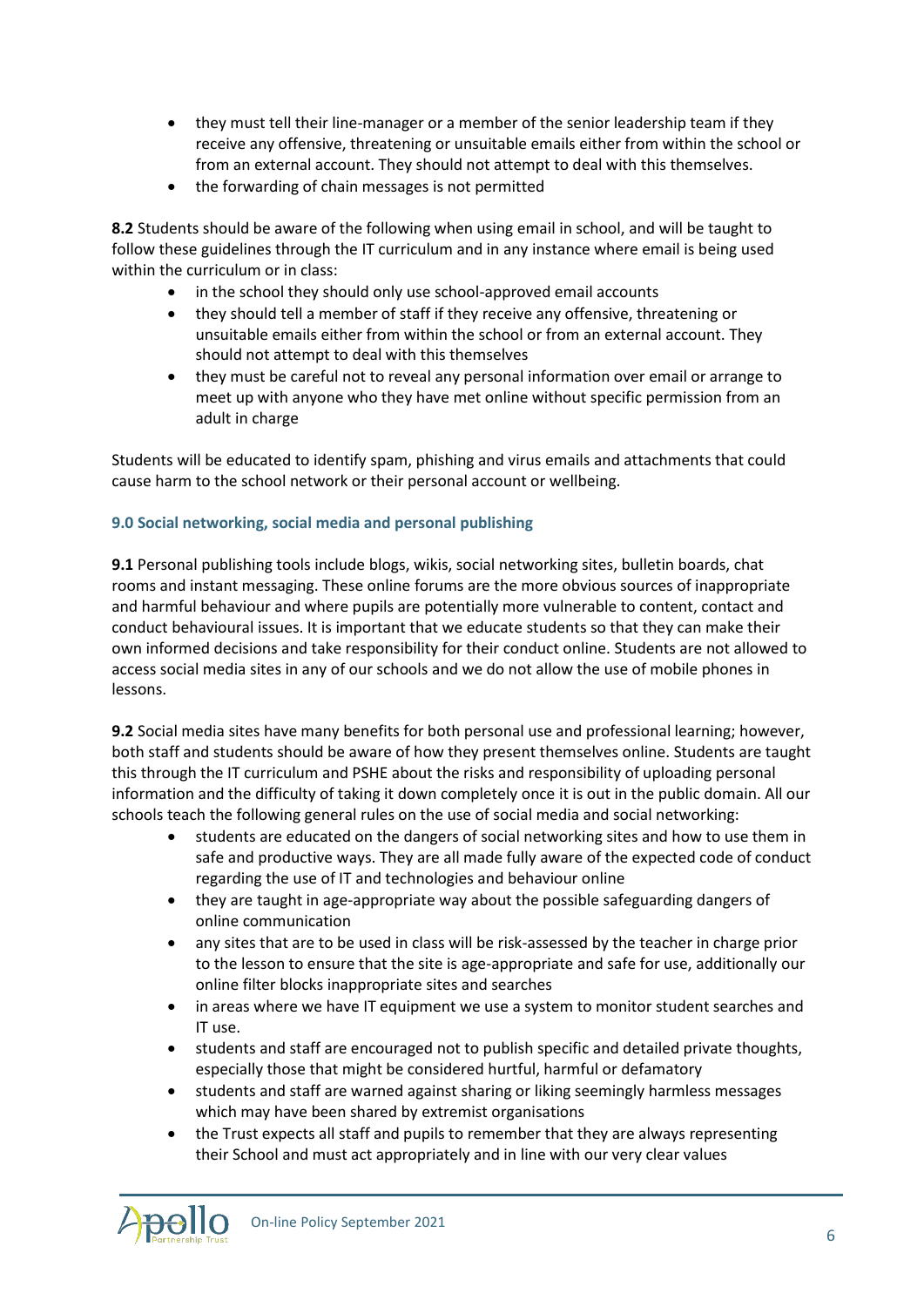safe and professional behaviour of staff online will be discussed at staff induction and is referred to in the Professional Conduct Policy and Teachers' Standards

#### **10.0 Mobile phones and personal devices**

**10.1** While mobile phones and personal communication devices are commonplace today, their use and the responsibility for using them should not be taken lightly. Some issues surrounding the possession of these devices are they can:

- make pupils and staff more vulnerable to cyberbullying
- be used to access inappropriate internet material
- be a distraction in the classroom and the place of work
- are valuable items that could be stolen, damaged, or lost
- can have integrated cameras, which can lead to child protection, bullying and data protection issues

#### **10.2 Students**

- Students who breach this policy in relation to the use of personal devices will be disciplined in line with the behaviour policy. Their mobile phone will be confiscated.
- Under no circumstances can a student bring mobile phones or personal devices into examination rooms with them. If a student is found with a mobile phone in their possession it will be confiscated. The breach of rules will be reported to the appropriate examining body and may result in them prohibited from taking that exam or having their grades cancelled.

#### **10.3 Staff**

- Under no circumstances should staff give their personal number or email address to parents or students.
- Staff must have permission to take photos or videos of pupils and should not store these on any personal device.
- The Trust expects staff to lead by example. Personal mobile phones should be switched off, out of view or on 'silent' whenever possible, unless they are being used for a specific work purpose.
- Any breach of the policy may result in disciplinary action against the member of staff. More information on this can be found in the child protection and safeguarding policy, the disciplinary policy and dealing with allegations against members of staff along with the staff contract of employment.

#### **11.0 Cyberbullying**

**11.1** As with any other form of bullying, cyber-bullying is taken very seriously. Information about specific strategies or programmes in place to prevent and tackle bullying is set out in the antibullying policy. The perceived anonymity that can come with using the internet can sometimes make people feel safe to say and do hurtful things that they otherwise would not do in person. It is made very clear to members of our community what is expected of them in terms of respecting their peers, members of the public and staff, and any intentional breach of this will result in disciplinary action.